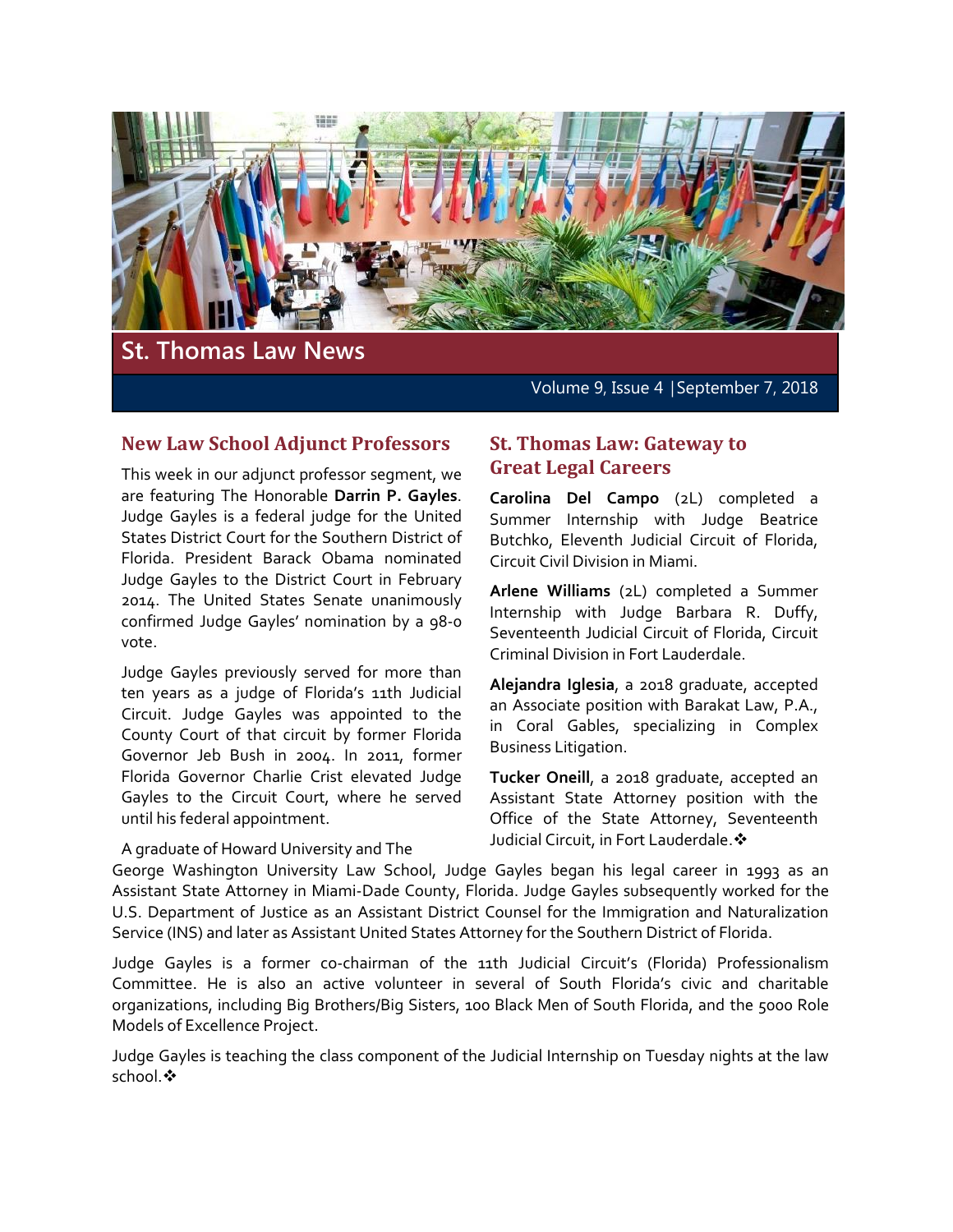## **Campus Events**

| September 6:  | Clinical Program Informational Session,<br>Moot Courtroom @ 12:00 p.m.     |
|---------------|----------------------------------------------------------------------------|
| September 6:  | Prayer Meeting, Room 109A @ 12:00 p.m.                                     |
| September 12: | Study Break/Open House, CPD Building,<br>10:00 a.m.                        |
| September 12: | Yoga with the Dean, Grass Adjacent to the<br>Cordero Breezeway @ 4:45 p.m. |
| September 13: | Deadline for Spring 2019 Clinical Program<br>Applications                  |



#### **Health Insurance Waiver Deadline**

The deadline to complete the online insurance waiver for this academic year is **Monday, September 10, 2018**. If you do not want the health insurance provided by the University then you must complete the online waiver application at<http://aisstudentinsurance.com/stu-student-health-insurance-home/> by the deadline date. With an approved waiver, your student account will be charged only the \$180 Student Health Fee.

In order to waive out of the University's insurance, you must be covered under a comparable health insurance policy. If you do not waive out of the insurance by the deadline date, you will be enrolled and billed for the school's health insurance plan, even if you have coverage. All full-time students are automatically enrolled year. Therefore, it is the student's responsibility to waive out of the University's health insurance each year. ❖

# **Guidelines on Choosing the Proper Form for Filing with the Florida Board of Bar Examiners**

All students intending to sit for the Florida Bar will have to complete a Bar Application. The way in which the forms are designated on the Florida Board of Bar Examiners Website is a bit confusing. If you are a first-year student or an *upper level student* who has not previously filed with the Florida Bar and who is **not** planning to sit for the Florida Bar examination in February or July 2019, you will use the form entitled "Register as a First or a Second Year Student." This means 2L students still use this portal. The "Registration" is actually the application, not just a "registration." If you are filing for the first time and you plan to sit for the February or July 2019 exam then you would use the form entitled "File a Bar Application."

If you previously filed a student or CLI registration, and you plan to sit for the February or July 2019 exam, use the form entitled, "Convert a Student Registration or CLI Registration to Pursue Admission to the Florida Bar."

All of the forms listed above are available under the "Checklists, Forms, Study Guides, and Information" tab on the main page of the Florida Board of Bar Examiners Website. If you have any questions or need assistance, contact Assistant Dean **Barbara Singer** a[t bsinger@stu.edu](mailto:bsinger@stu.edu) or Assistant Dean John Hernandez at [jhernandez@stu.edu.](mailto:jhernandez@stu.edu)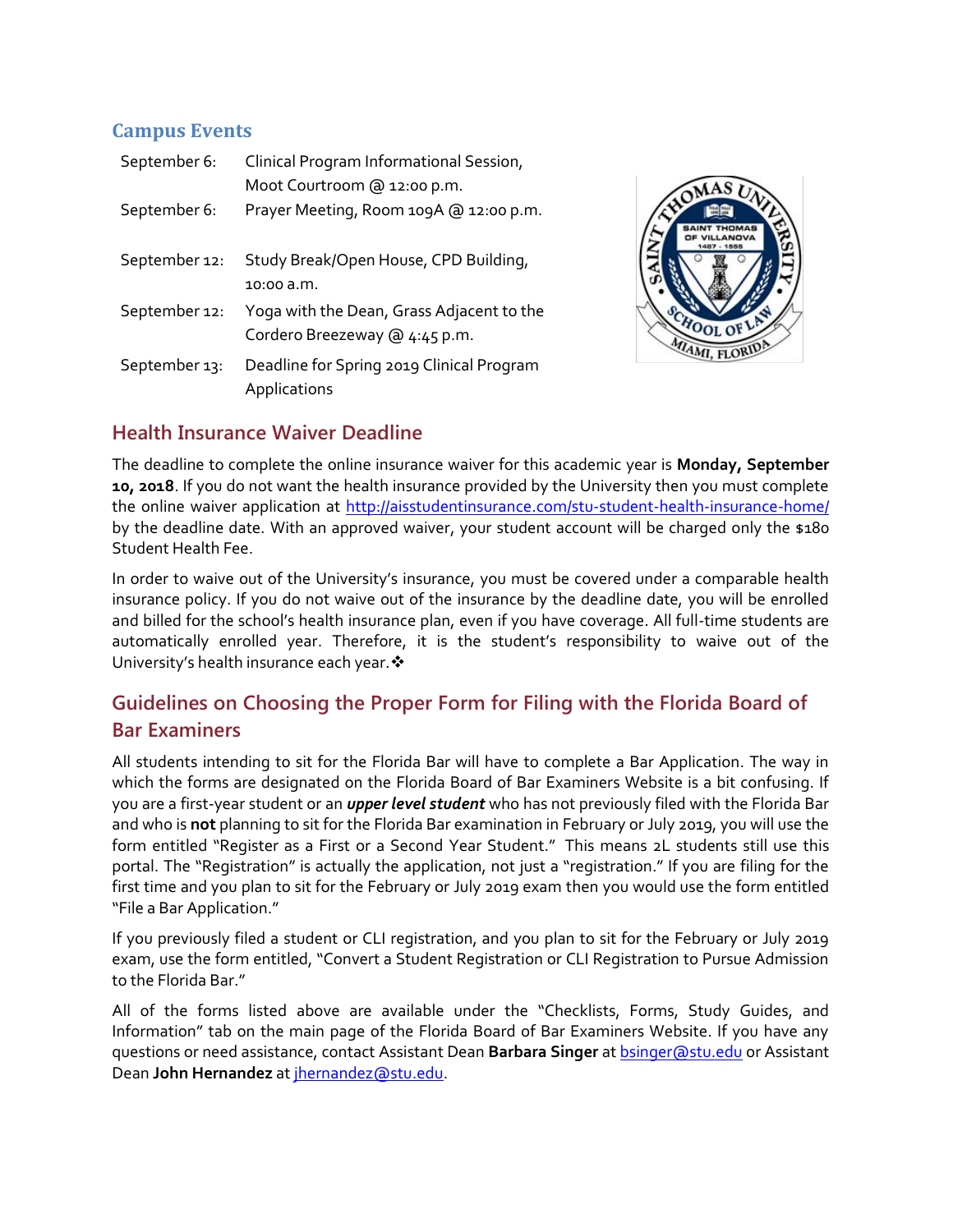First-year students who would like to maximize on savings, must file their Registrant Bar Application no later than **January 15, 2019**. The Registrant fee for first-year students who apply by or before the deadline is \$100.00. ❖

## **Prayer Meeting**

The St. Thomas More Catholic Law Society will be holding prayer meetings for everyone who wishes to participate on Wednesdays and Thursdays from 12:00 p.m. until 12:15 p.m. in room 109A. If you have a special prayer intention, please let them know.

#### **Election Results for First-Year Senator**

The SBA E-Board and Officers would like to announce and congratulate the following newly elected members. The new 1L Senators are: **Daniel Garcia**, **Martha Ochoa**, **Javier Peña**, and **Natali Tejeda**. A run-off election will be held for **Claudia S. Perez** and **Patricia Mendoza** because they received the same number of votes. **Deandre Augustus** is the 2L Senator, **Christian Lee Gonzalez** is Honor Council Member, and **Anshara Dossani** is the ABA Interim Senior Representative.

#### **Donor Scholarships**

We have a limited number of donor scholarship available for St. Thomas Law students due to the generosity of our alumni(ae) and other donors. The scholarships are listed in the catalog, and the scholarship amounts range from \$500 to \$4,000 for the school year. Notifications regarding the scholarship and the scholarship application will be sent out via e-mail in the next few weeks. All law students who meet the criteria for a scholarship are encouraged to apply.

# **U.S. Department of Justice, Environmental and Natural Resources Lunch & Learn**

On August 23, 2018, St. Thomas Law hosted a Lunch and Learn with our very own Professor **Keith Rizzardi** with 18 students in attendance. Professor Rizzardi discussed his experiences serving as a trial attorney with the U.S. Department of Justice, Environmental and Natural Resources Division, from 2002 to 2007. He discussed the various law student internship opportunities available to law students with the various local, regional, state, and federal environmental entities including the U.S. Environmental Protection Agency, the Office of General Counsel 2019 Honors Legal Fellowship Program, and the Spring & Summer 2019 law clerk positions with the U.S. Department of Justice Environment and Natural Resources Division in Washington, D.C.

#### **Federal Bureau of Investigation Lunch and Learn**

On August 21, 2018, St. Thomas Law hosted the Federal Bureau of Investigation at its *first* Lunch and Learn of the semester with more than 63 students in attendance. Special Agent Sean Maguire, Esq., shared his experience as a Special Agent with the Miami Division working on National Security matters primarily in the areas of Intelligence and Counterterrorism, and the different internship and employment opportunities for law students. Specifically, he discussed the various job titles one can obtain as an attorney such as analysts, special agents, attorney advisors, just to name a few.  $\cdot$